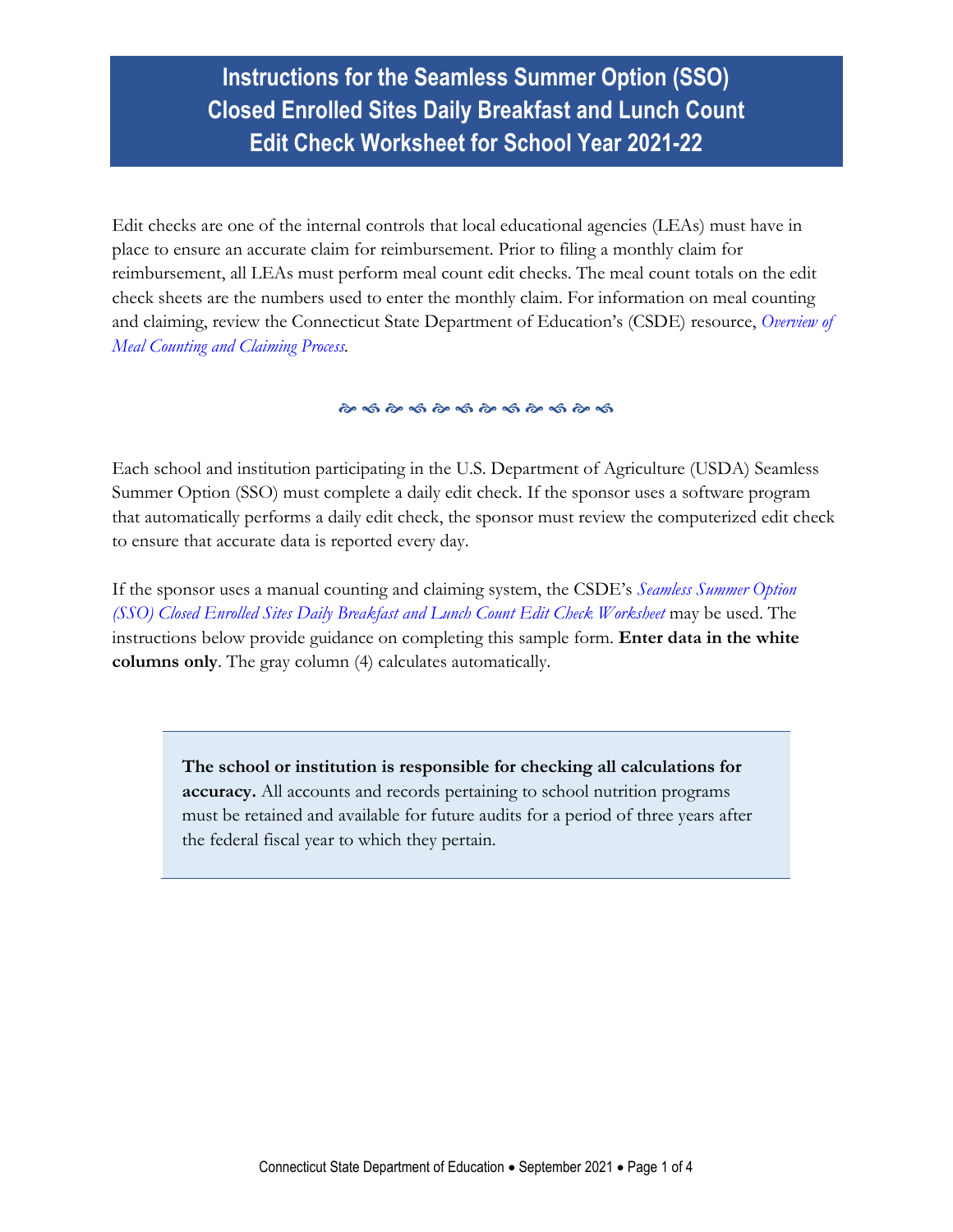## **Instructions for the SSO Closed Enrolled Sites Daily Breakfast and Lunch Count Edit Check Worksheet for School Year 2021-22**

### **Attendance Factor**

The attendance factor (AF) is the percentage of students present at school on any given day, averaged over a month. It reflects the fact that not all students report to school each day, i.e., student daily attendance is not always 100 percent. The AF formula is:

| $A - B$ | $A =$ enrollment x days in the month |
|---------|--------------------------------------|
|         | $B =$ total absences for the month   |

For example, for the month of October, there are 20 instructional days, the school has an enrollment of 520 students, and there are 300 student absences. The AF is 0.97.

| $10,400 - 300$ | $A = 10,400$ (520 enrollment x 20 days in the month) |
|----------------|------------------------------------------------------|
| 10,400         | $B = 300$                                            |

Enter this number as a **decimal (e.g., 0.97)** in the orange box at the top right of the worksheet.

## **Column 1: Day of Month**

Enter each day's information on the corresponding date.

## **Column 2: Total Enrollment**

List the number of students enrolled in the school that have access to meals under the SSO.

## **Column 3: Free Eligible**

List the number of students who are eligible for free meals on the designated date. This number should match the number of enrolled students, since, under SSO, all students are eligible for free meals.

## **Column 4: Free Eligible X AF**

Multiply the number of free eligible students by the school's AF. This number will fluctuate based on the number of free-eligible students listed in column 3. *The worksheet will calculate this information.*

## **Column 5: Total Free Breakfasts Claimed**

List the total number of free student breakfasts claimed on the designated date. The total number of free breakfasts claimed can **never** exceed the total number of free-eligible students in column 3 (Free Eligible). If the total number of free breakfasts claimed exceeds the number in column 4 (Free Eligible X AF) more than 50 percent of the time, the school must investigate and document in the comments section why this is occurring. *The number in column 5 will turn* **red** *if it exceeds the number in columns 3 or 4.*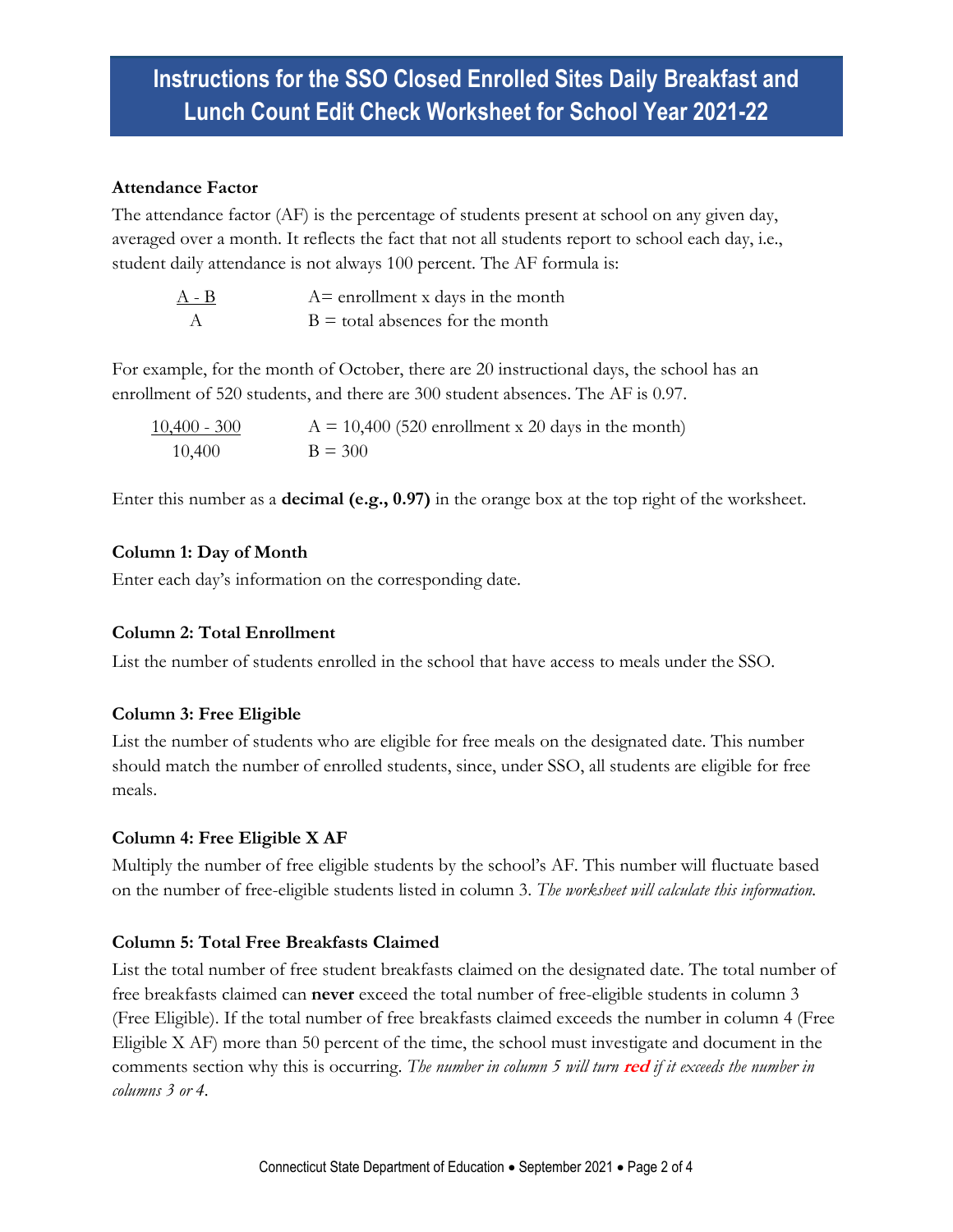# **Instructions for the SSO Closed Enrolled Sites Daily Breakfast and Lunch Count Edit Check Worksheet for School Year 2021-22**

### **Column 6: Total Free Lunches Claimed**

List the total number of free student lunches claimed on the designated date. The total number of free lunches claimed can **never** exceed the total number of free-eligible students in column 3 (Free Eligible). If the total number of free lunches claimed exceeds the number in column 4 (Free Eligible X AF) more than 50 percent of the time, the school must investigate and document in the comments section why this is occurring. *The number in column 6 will turn* **red** *if it exceeds the number in columns 3 or 4.*

### **Column 7: Comments**

Record anything unusual that may be reflected in the meal counts. For example, lower than normal counts due to changes in the school operations.

#### **Totals**

Add the total free breakfasts claimed (column 5) and lunches claimed (column 6) for the month. The totals for free breakfasts and lunches must be recorded on the monthly claim for reimbursement.

#### **Signature and Date**

Sign and date the worksheet at the end of the month when all days are entered.